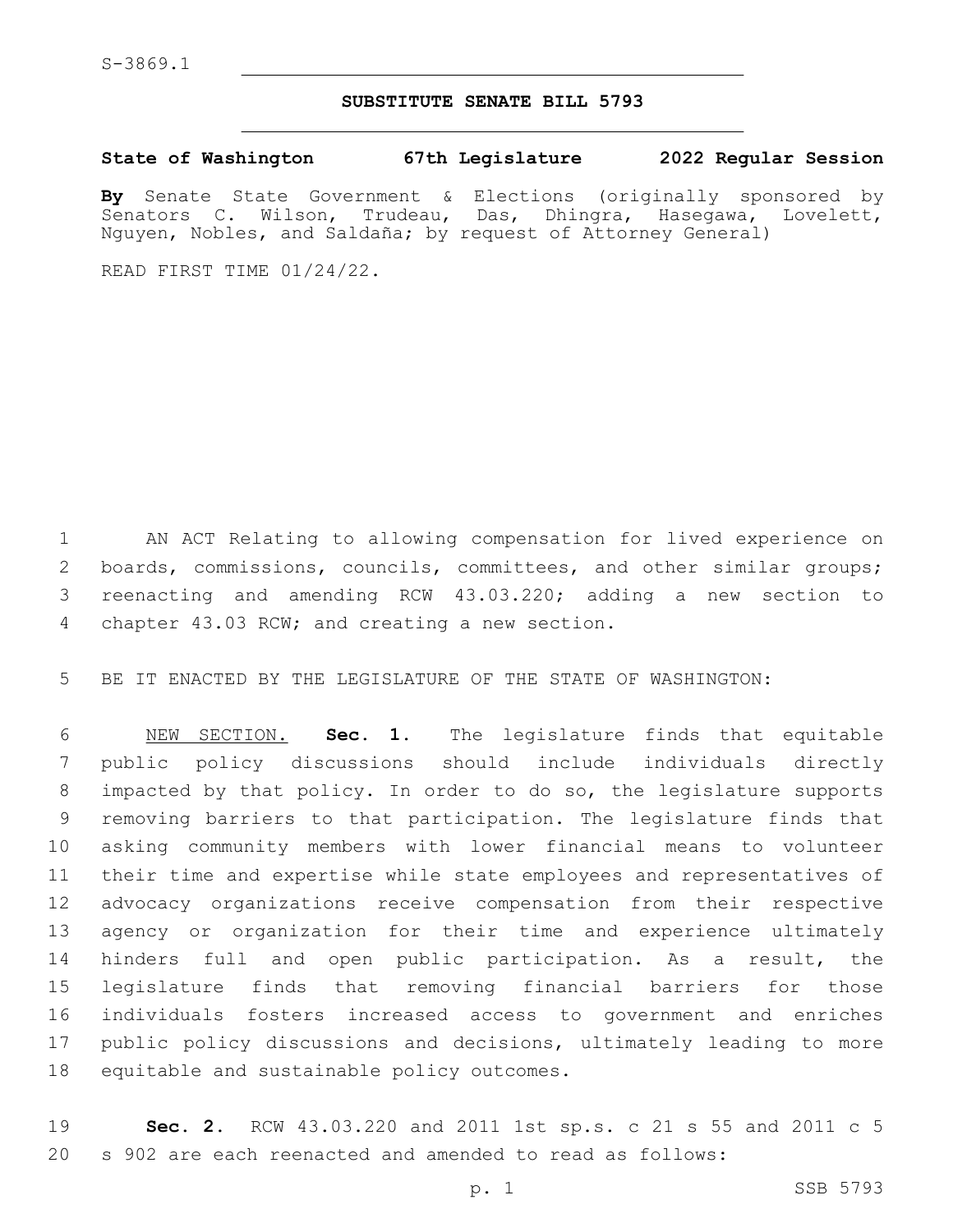(1) Any part-time board, commission, council, committee, or other similar group which is established by the executive, legislative, or judicial branch to participate in state government and which functions primarily in an advisory, coordinating, or planning capacity shall be identified as a class one group. Unless otherwise identified in law, all newly formed and existing groups are a class one group.

 (2) Absent any other provision of law to the contrary, no money beyond the customary reimbursement or allowance for expenses may be paid by or through the state to members of class one groups for 11 attendance at meetings of such groups, except as provided in this subsection.

 (a) Subject to available funding, an agency may provide a stipend 14 to individuals who are low income or have lived experience to support 15 their participation in class one groups when the agency determines such participation is desirable in order to implement the principles of equity described in RCW 43.06D.020, provided that the individuals are not otherwise compensated for their attendance at meetings.

 (b) Stipends shall not exceed \$200 for each day during which the member attends an official meeting or performs statutorily prescribed 21 duties approved by the chairperson of the group.

 (c) Individuals eligible for stipends under this section are 23 eligible for reasonable allowances for child and adult care 24 reimbursement, lodging, and travel expenses as provided in RCW 43.03.050 and 43.03.060 in addition to stipend amounts.

26 (d) Nothing in this subsection creates an employment 27 relationship, or any membership or qualification in any state or 28 other publicly supported retirement system, for this or any other 29 title due to the payment of a stipend, lodging and travel expenses, 30 or child care expenses provided under this section where such a 31 relationship, membership, or qualification did not already exist.

 (e) Stipends and reimbursements do not count as income or assets when calculating an individual's eligibility for state benefits.

 (3)(( $\overline{(a)}$  No person designated as a member of a class one board, commission, council, committee, or similar group may receive an allowance for subsistence, lodging, or travel expenses if the 37 allowance cost is funded by the state general fund. Exceptions may be 38 granted under RCW 43.03.049.)) Class one groups, when feasible, shall use an alternative means of conducting a meeting that does not require travel while still maximizing member and public participation